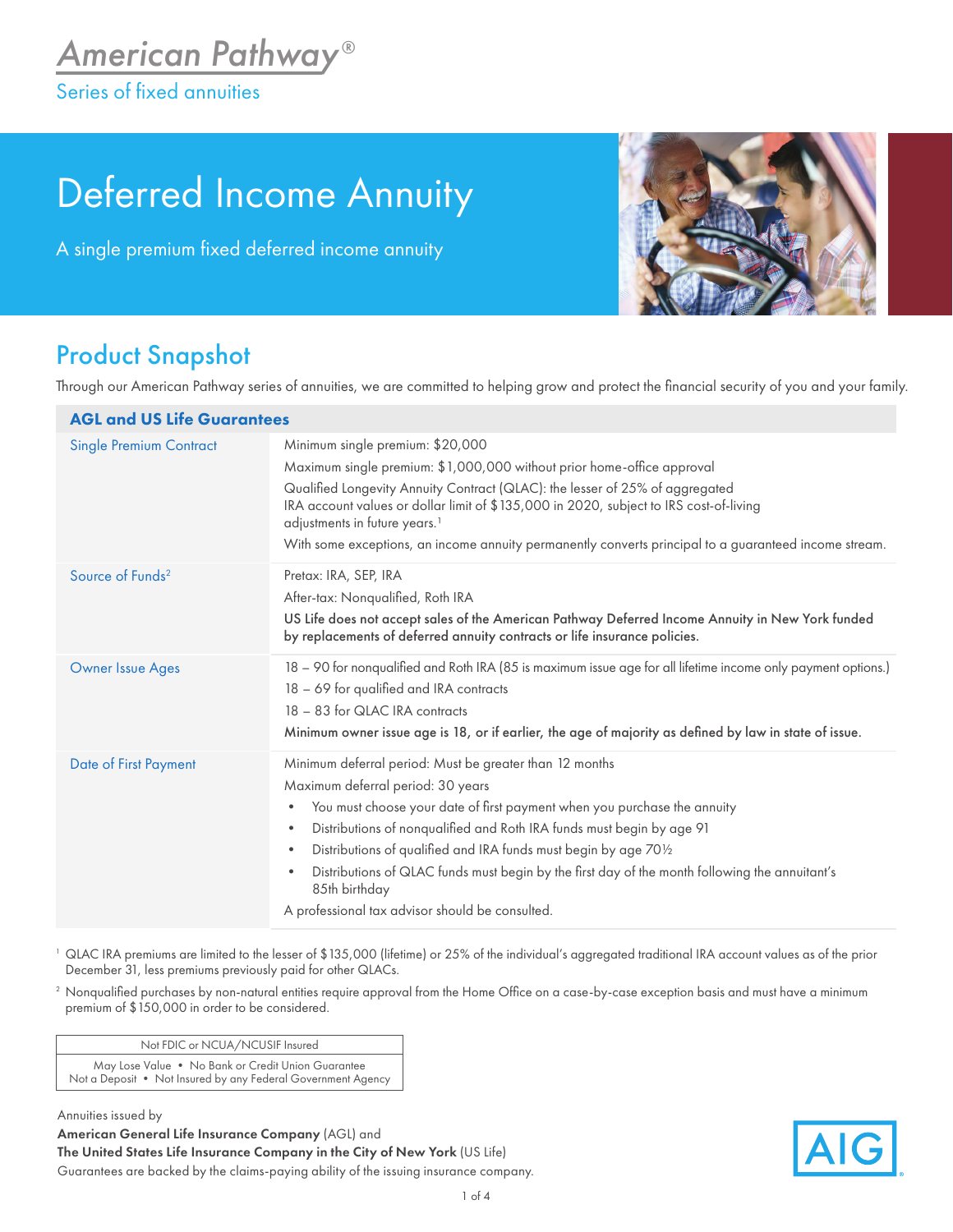| <b>AGL and US Life Guarantees</b>         |                                                                                                                                                                                                                                                                                                                                                                                                                                                                                                                                                                                                                                                                                |  |  |  |  |  |  |
|-------------------------------------------|--------------------------------------------------------------------------------------------------------------------------------------------------------------------------------------------------------------------------------------------------------------------------------------------------------------------------------------------------------------------------------------------------------------------------------------------------------------------------------------------------------------------------------------------------------------------------------------------------------------------------------------------------------------------------------|--|--|--|--|--|--|
| Income Start Date Adjustment <sup>3</sup> | You can accelerate or defer the first payment date within five years of the original income start date as<br>long as it complies with the minimum and maximum deferral periods. This feature may be elected once<br>during the life of the annuity contract and only if the withdrawal benefit has not been exercised. Not<br>available with any lifetime income only payment option. State variations may apply.                                                                                                                                                                                                                                                              |  |  |  |  |  |  |
| <b>Death Benefit</b>                      | At the time of annuity purchase, you will select what, if any, death benefit will be paid if all owners<br>(or annuitants if owner is non-natural) die prior to the income start date.<br>The options are:<br>Death benefit is equal to the premium amount<br>Death benefit is equal to the premium amount plus compounded interest<br>(Not available with QLAC)<br>No death benefit will be payable nor will any annuity payments ever be made<br>$\bullet$<br>(Only available with lifetime income only payment options)<br>If any annuitant dies after the income start date, any remaining annuity benefit will be paid in accordance<br>with the payment option selected. |  |  |  |  |  |  |
| Annuitant                                 | Single Life: Provides payments for the life of one annuitant.<br>$\bullet$<br>Joint and Survivor: Provides payments as long as either annuitant lives; payments to the joint annuitant<br>۰<br>can be designed to remain level or decrease upon the death of the primary annuitant.<br>Joint and Contingent: Provides payments as long as either annuitant lives; payments to the surviving<br>$\bullet$<br>annuitant can be designed to remain level or decrease upon the death of either annuitant.<br>If owner is a natural person, owner must be annuitant. Joint owner must be joint annuitant, and joint<br>annuitant must be spouse of the annuitant.                   |  |  |  |  |  |  |
| <b>Income Payment Options</b>             | These options are available for single life, joint and survivor, and joint and contingent<br>Lifetime income only <sup>4</sup><br>Lifetime income with certain period<br>$\bullet$<br>Lifetime income with installment refund<br>$\bullet$<br>Lifetime income with cash (lump sum) refund <sup>4</sup><br>$\bullet$<br>Certain period only<br>Certain period varies depending upon:<br>Nonqualified and Roth IRA: Five - 30 years (cannot exceed age 110)<br>$\bullet$<br>IRA and SEP IRA: Five - 30 years (cannot exceed IRS limits)<br>In times of low interest rates, some certain periods may not be available.                                                            |  |  |  |  |  |  |
| <b>Payment Increase Options</b>           | 1% to 5% increase on each income start date anniversary (simple or compounded interest,<br>flat dollar increase)                                                                                                                                                                                                                                                                                                                                                                                                                                                                                                                                                               |  |  |  |  |  |  |
| <b>Income Payment Frequency</b>           | Monthly, quarterly, semiannually or annually                                                                                                                                                                                                                                                                                                                                                                                                                                                                                                                                                                                                                                   |  |  |  |  |  |  |

 $^{\rm 3}$  You cannot exercise both the income start date adjustment and commutation withdrawal benefit riders. Your exercise of a right or receipt of a benefit under either rider will result in the immediate termination of the other rider.

<sup>4</sup> QLAC purchases are limited to payment options lifetime income only and lifetime income with cash (lump sum) refund.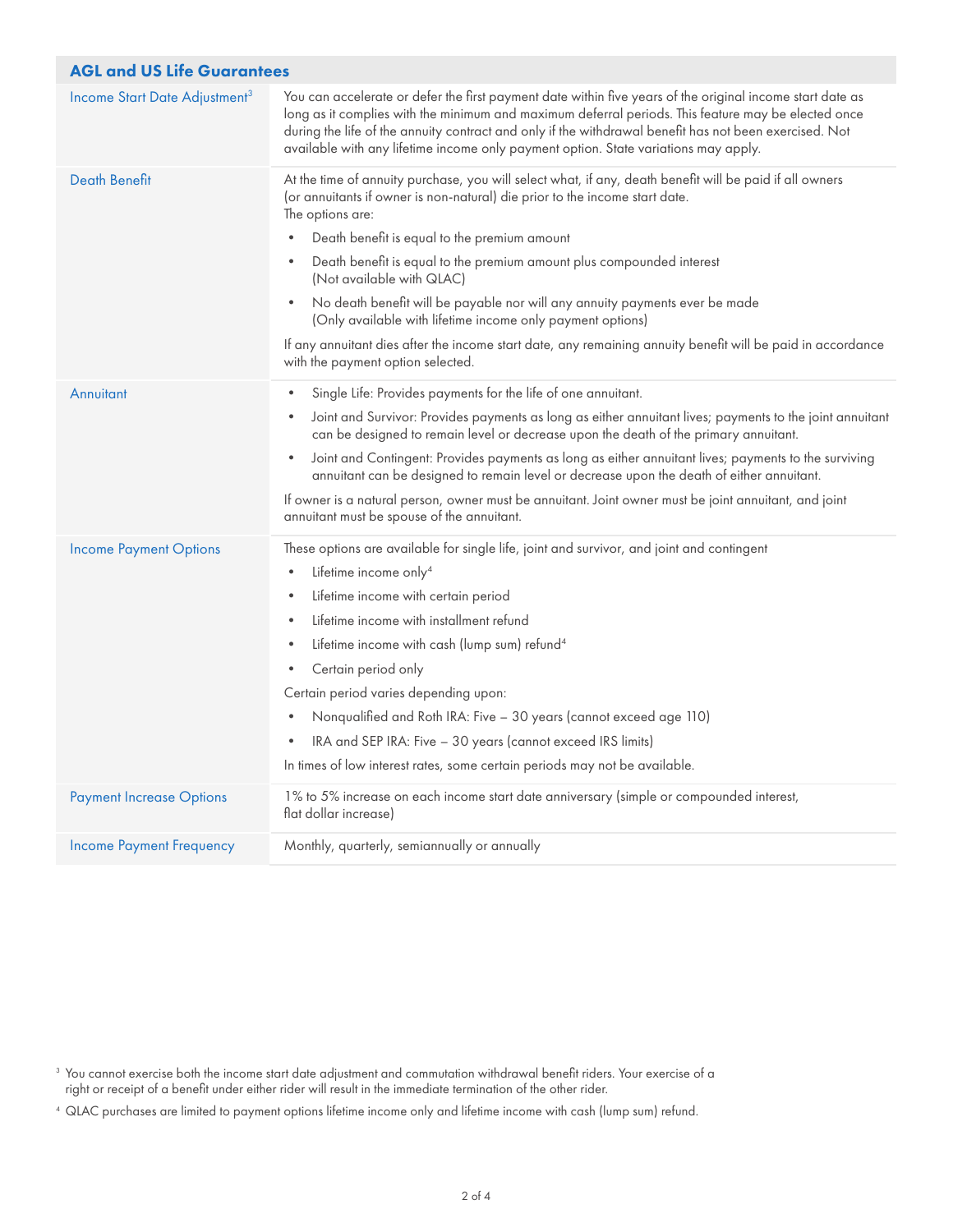| <b>AGL and US Life Guarantees</b>                              |                                                                                                                                                                                                                                                                                                                                                                                                                                              |     |                |    |                |    |    |                |    |       |       |
|----------------------------------------------------------------|----------------------------------------------------------------------------------------------------------------------------------------------------------------------------------------------------------------------------------------------------------------------------------------------------------------------------------------------------------------------------------------------------------------------------------------------|-----|----------------|----|----------------|----|----|----------------|----|-------|-------|
| <b>Payee Choice</b>                                            | The entire income payment, or a partial amount, can be directed to an alternate party, such as a charity,<br>institution, family member or other individual. The contract owner is still responsible for the income tax on<br>distributions to an alternate payee.                                                                                                                                                                           |     |                |    |                |    |    |                |    |       |       |
| Advance Payment Option <sup>5,6</sup>                          | If you are receiving annuity income payments on a monthly basis, you can request to receive a lump-sum<br>payment equal to the value of the next six months' worth of payments. Your regularly scheduled payments<br>will resume after six months. You may exercise this feature if you are age 591/2 or older and the contract is<br>nonqualified or a Roth IRA. This feature may be elected twice during the life of the annuity contract. |     |                |    |                |    |    |                |    |       |       |
| <b>Commutation Withdrawal</b><br>Benefit <sup>3, 5, 6, 7</sup> | Anytime after one year following the income start date, the owner can elect a one-time withdrawal up to<br>100% of the present value of the remaining guaranteed income payments as a lump sum.                                                                                                                                                                                                                                              |     |                |    |                |    |    |                |    |       |       |
|                                                                | Available for nonqualified and Roth IRA contracts that include a non-increasing single or joint lifetime<br>$\bullet$<br>income payment option with a certain period, cash refund or installment refund                                                                                                                                                                                                                                      |     |                |    |                |    |    |                |    |       |       |
|                                                                | Beneficiaries may request a lump-sum withdrawal if all annuitants die before the end of any remaining<br>$\bullet$<br>guaranteed period                                                                                                                                                                                                                                                                                                      |     |                |    |                |    |    |                |    |       |       |
|                                                                | Available if income start date adjustment rider has not been exercised<br>$\bullet$                                                                                                                                                                                                                                                                                                                                                          |     |                |    |                |    |    |                |    |       |       |
|                                                                | Withdrawal amount must be greater than or equal to \$2,500<br>$\bullet$                                                                                                                                                                                                                                                                                                                                                                      |     |                |    |                |    |    |                |    |       |       |
|                                                                | Withdrawals will reduce any remaining guaranteed payments by the same percentage amount as<br>$\bullet$<br>the withdrawal                                                                                                                                                                                                                                                                                                                    |     |                |    |                |    |    |                |    |       |       |
|                                                                | At the end of the guaranteed period, lifetime income payments will return to the amount guaranteed<br>$\bullet$<br>prior to the withdrawal                                                                                                                                                                                                                                                                                                   |     |                |    |                |    |    |                |    |       |       |
|                                                                | Rider terminates upon use or after guaranteed income payments cease, whichever occurs first<br>$\bullet$                                                                                                                                                                                                                                                                                                                                     |     |                |    |                |    |    |                |    |       |       |
|                                                                | Withdrawals may be subject to certain restrictions and may incur withdrawal charges as<br>$\bullet$<br>shown below                                                                                                                                                                                                                                                                                                                           |     |                |    |                |    |    |                |    |       |       |
|                                                                | Withdrawal charges are applied as a percentage of the amount being withdrawn.                                                                                                                                                                                                                                                                                                                                                                |     |                |    |                |    |    |                |    |       |       |
|                                                                | Contract year                                                                                                                                                                                                                                                                                                                                                                                                                                | 1   | $\overline{2}$ | 3  | 4              | 5  | 6  | $\overline{7}$ | 8  | 9     | $10+$ |
|                                                                | Withdrawal charge                                                                                                                                                                                                                                                                                                                                                                                                                            | N/A | N/A            | 7% | 6%             | 5% | 4% | 3%             | 2% | $1\%$ | 0%    |
|                                                                |                                                                                                                                                                                                                                                                                                                                                                                                                                              |     |                |    | $-1$ $-1$ $-1$ |    |    |                |    |       |       |

The commutation withdrawal benefit may not be available in some states, including New York.

 $^3$  You cannot exercise both the income start date adjustment and commutation withdrawal benefit riders. Your exercise of a right or receipt of a benefit under either rider will result in the immediate termination of the other rider.

 $^5$  The company expects to report the full amount of the lump-sum payment as fully taxable for the year of the payment, and recalculate the exclusion ratio for the remaining payments. This may limit or alter the policyowner's ability to fully recapture the investment in the contract over the annuity payment period. The company makes no representations and provides no advice as to the ultimate tax treatment of any annuity distribution transaction, and you may wish to consult with a tax advisor prior to exercising a withdrawal feature under an income annuity.

6 If the advance payment option has been exercised, there will be a six-month waiting period before a commutation withdrawal benefit can be requested.

 $^7$  The commutation withdrawal benefit option is not available with lifetime income only, certain period only, or any income payment option that includes an annual payment adjustment. Additional restrictions may apply.